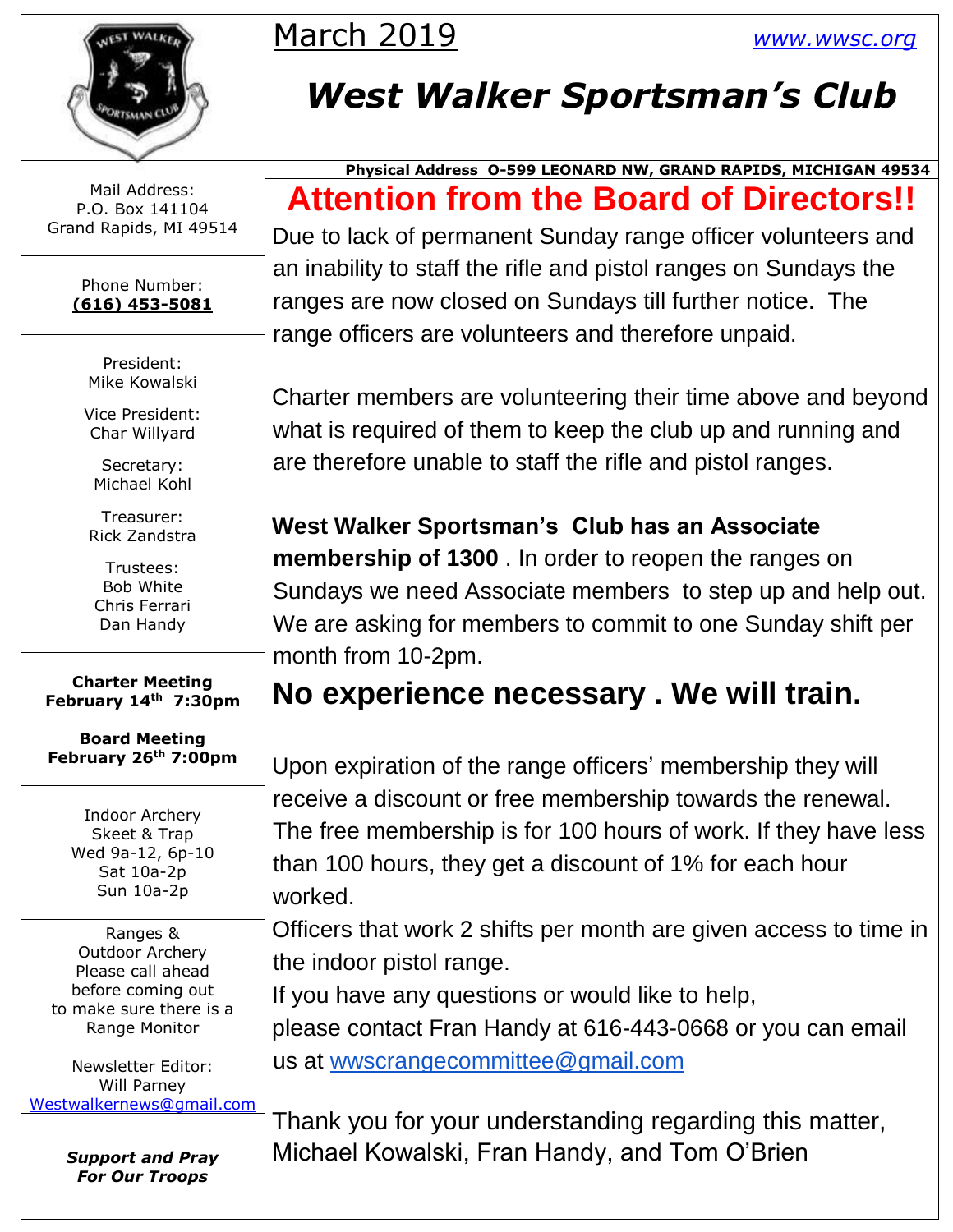## **West Walker's 17th Annual Sportsman's Banquet**

On **Saturday March 23, 2019**, the Sportsman's Banquet will be held at our clubhouse at O-599 Leonard St. NW. Last year we sold out at 240 tickets, so purchase your tickets early to insure you have a place for this fun filled event. **You do not need to be a member to attend. No tickets will be sold at the door!** Cost for the banquet is \$**50 for adults and \$25 age 16 and under. This includes dinner and a door prize**. Tickets ordered in groups of 8 will receive reserved seating. The fun begins at 5:30 pm with cocktails, appetizers, games and Chinese raffles. Dinner will be served at 7:00.

Details – After receipt of your check, your dinner tickets will be mailed to you. This ticket gets you in the door on banquet night. A booth will be located inside for you to pick up your pre-purchased raffle packages at your convenience.

Grand Prize raffle tickets are \$10 each or 3/\$25. When purchasing 3/\$25 all three tickets must be to the same person. Grand Prize tickets are available now at the Range Office and shooting desk. You can also pre-order them when you purchase your dinner tickets. They will also be available for purchase at the banquet.

**Gun List** – Over 30 guns will be raffled this year. Wow. They are: Browning AB3 Blue Walnut 7m08, Mossberg Patriot Ranch FDE Syn .450 Bushmaster, Ruger Security 9, Ruger SP101, Remington 11-87 12g, Glock 19 Gen5 MOS, Henry Silverboy, Ruger LCP II 380, Ruger .450 Camo/Cerakote, Rem 870 Tac-14 20g, Sig P365 9mm, Sig 320FBSS, Rem 700 ADL Pkg 270 Win, SA XD Mod2 Service in 9mm and 45ACP, Ruger Ranch Gun 450BM, Remington Model 7 Camo .243, Kel-Tec Sub-2000 9mm Glock, Ruger PC9 Carbine, Ruger SR22, Henry 44 Mag ALO, Browning AB3 30-06 Blue Walnut, Ruger youth Compact 7m08, T/C Omega Camo, Browning Buckmark UDX22, CZ Model 620 20g pump, Ruger Mark4 22 45 Target plus the Grand Raffle and Early Bird guns.

General Raffle Prices and Package Details – Two raffle packages for the banquet are offered. The first is a \$100 package which gets you \$150 in raffle tickets. The second package costs \$200 and you receive \$350 in raffle tickets. These packages can be pre-ordered as well (suggested) but will also be available for purchase at the banquet. General raffle tickets will also be sold at the banquet for \$5 each.

You definitely do not want to miss this year's Sportsman's Banquet !!

#### **[CLICK HERE FOR AN ORDER FORM](http://www.wwsc.org/img/archives/2019/2019SBOrderForm.pdf)**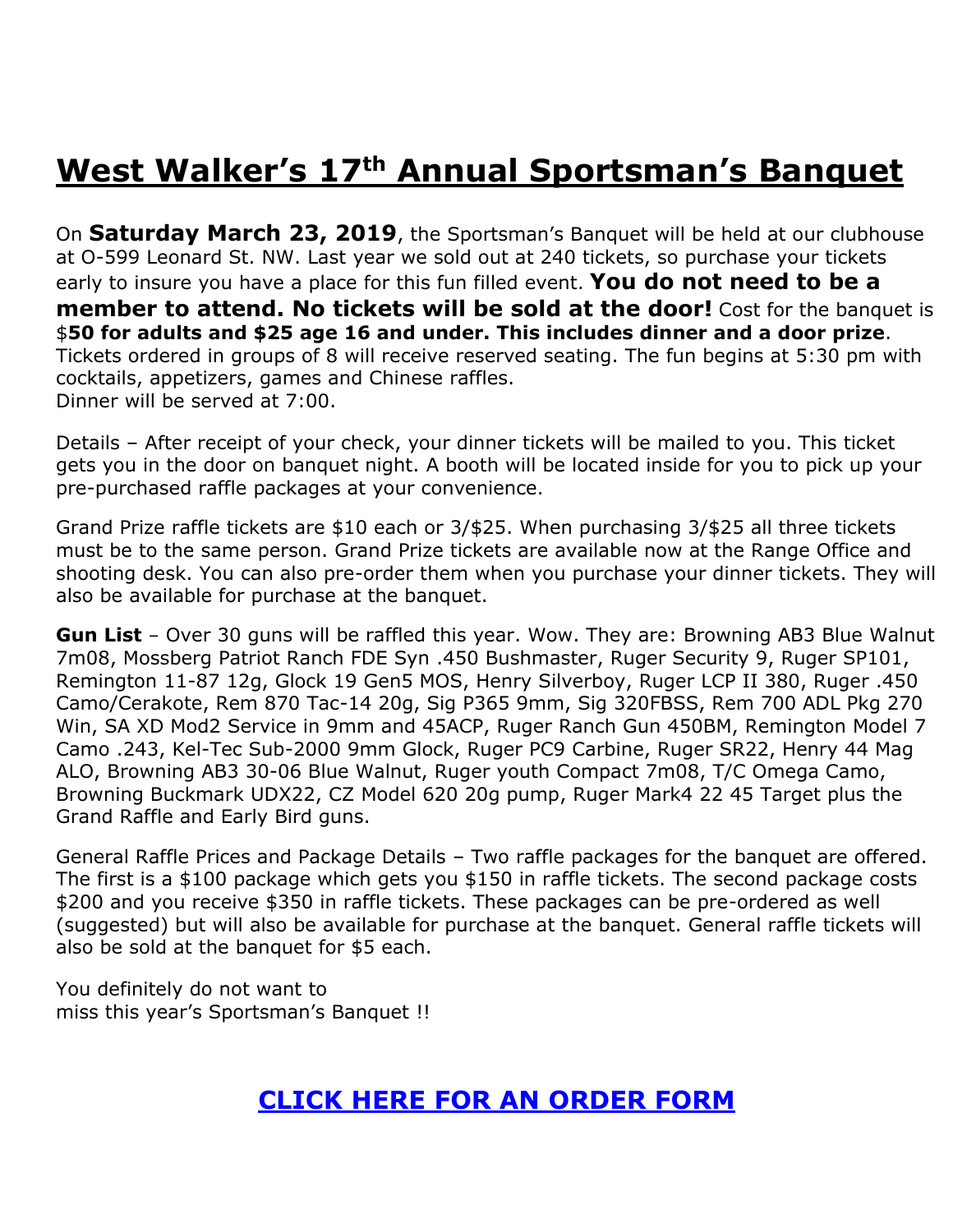## **Honorable Mentions**

Every year WWSC honors a few Charter members who have gone above and beyond what they are required to do

Dave Wittowski – Outstanding member of the year Mitch Farnan – Sportsman of the Year Terry Westedt – Presidents' Choice

**R.I.P.** Leon Steele - Honorary Charter of the year Mike Dykstra – Conservationist of the Year

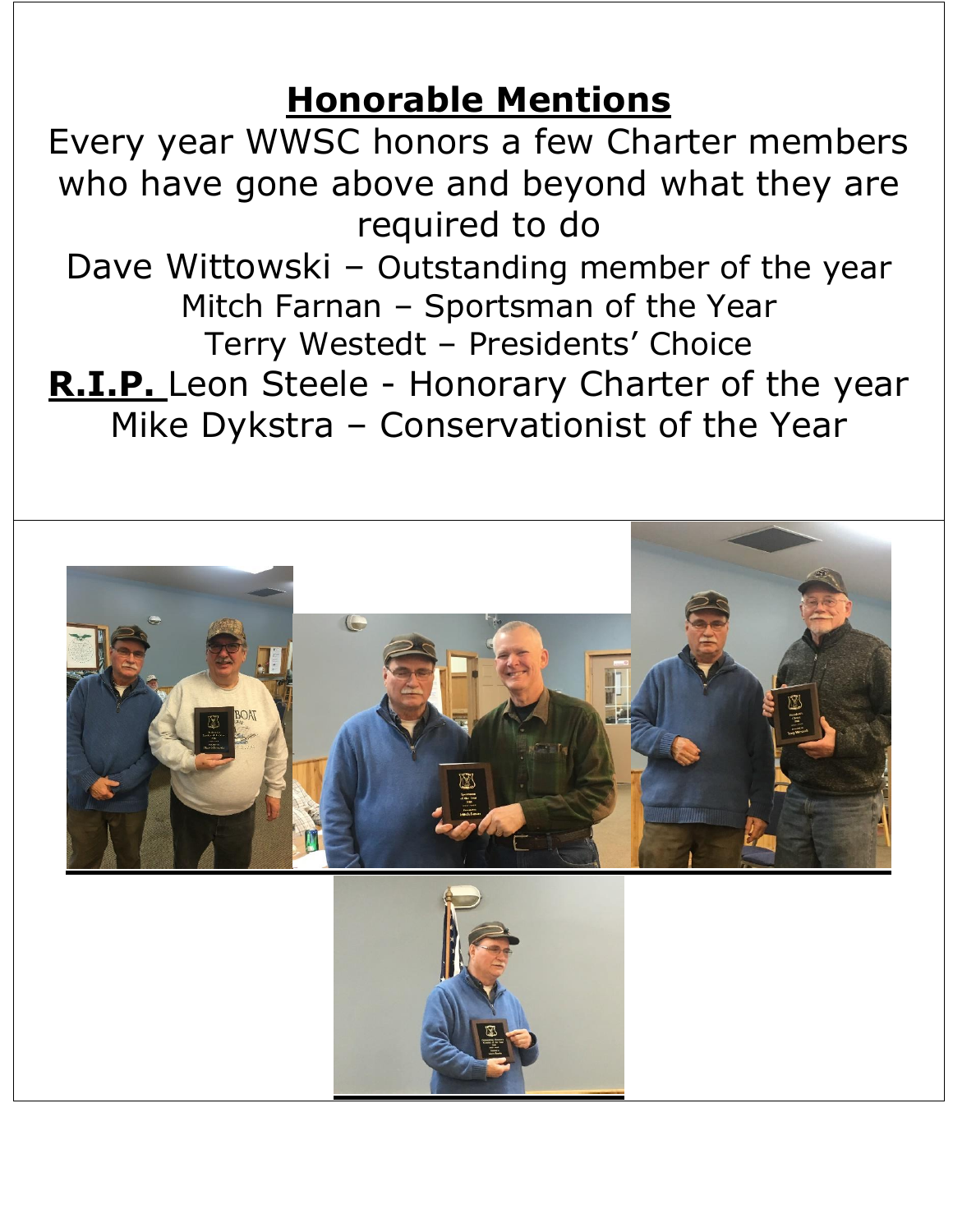### **Pistols and Arrows for Valentine's**

We had a small but fun group for, our Cupid's Pistol Partners shoot. Jay Braxmaier was the big winner. He took first place for the target shooting, and he was the only one that managed to throw an arrow hard enough to make it stick into the archery target board. Yes, we had to throw arrows instead of using a bow. Second place went to Pat Ball, Michael Kohl took third place.

My thanks go out to Michael Kohl for RSO duties. I also had help with cooking and clean up from Jay Braxmaier, Kathy Ball, Michael Kohl, and Josh Zick. You are all wonderful at pitching in and making these events easier to do.

submitted by: Gloria Von der Heide



# **Leaping Leprechauns** Saturday **March 16, 2019 3:00 PM**

Bring your pistols and 50 rounds (All 3 D targets.) All calibers welcome. Iron sites only please.

\$10

Round nose only. No hollow point or wad cutter No magnums or rifle calibers allowed. After the shoot, join us at the club house for a free dinner, awards, games and prizes.

No need to pre pay, but food and prizes will be purchased, so take your reservation seriously. Sign up at club house or range office or call range office 453-5081 or Gloria Vonderheide 454-7454 g vonderheide@yahoo.com

SIGN UP DEADLINE: SUNDAY MARCH 10, 2019

DINNER MENU: CORNED BEEF, CABBAGE, POTATO'S, DESSERT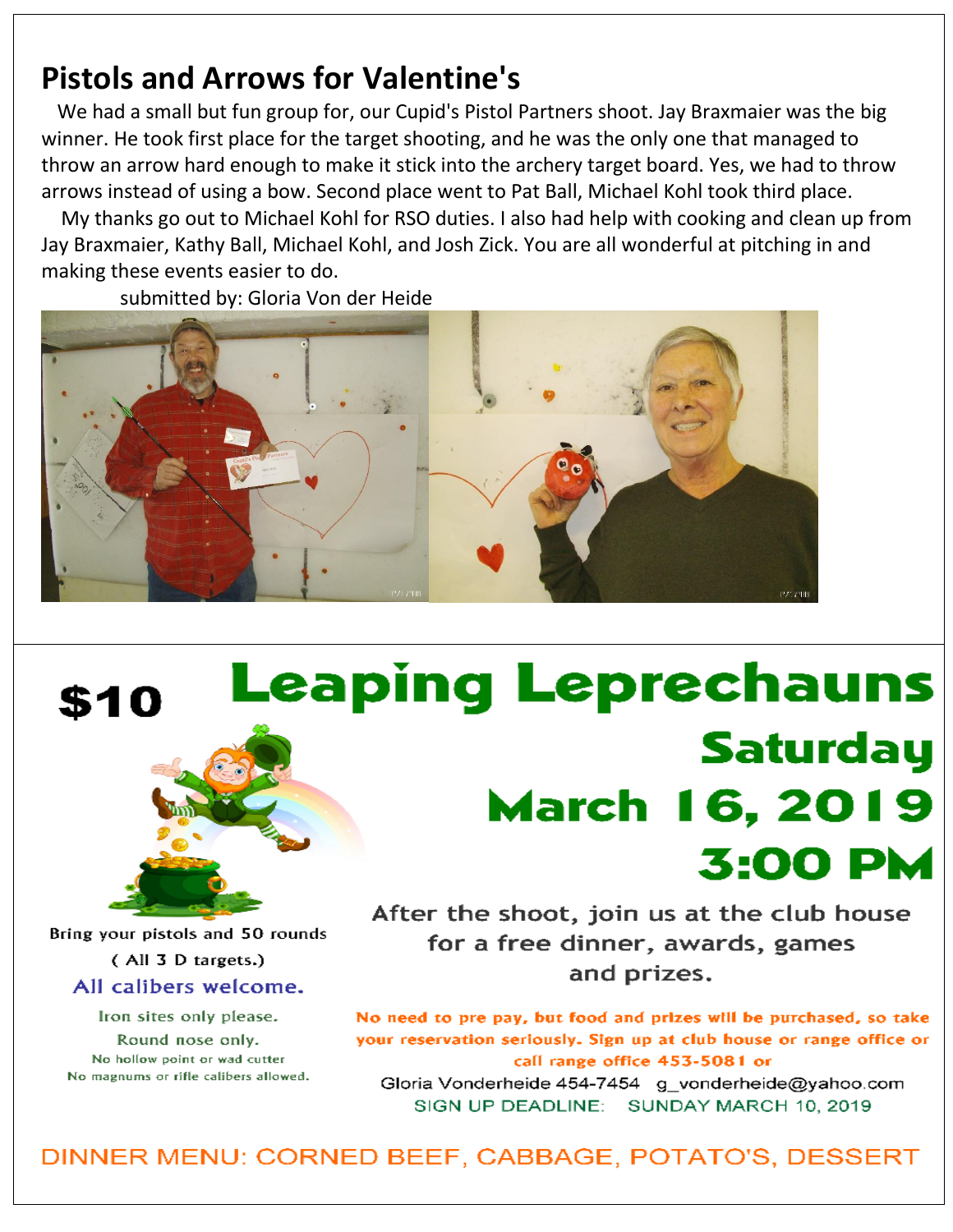#### **West Walkers' Kitchen**

The kitchen will be open as follows: **Saturday lunch will be from 11:30 AM TO 12:30 PM**

**3/2 HOT DOGS & CHIPS 3/9 GRILLED CHEESE SANDWICH & SOUP 3/16 HAMBURGERS & CHIPS 3/23 SLOPPY JOE'S & CHIPS**



**No lunch service 3/30 Lunch and Breakfast were available only during the shotgun league.** 

**Sundays breakfast 9:30-NOON EGGS SAUSAGE POTATO'S PANCAKES**

**Thanks to Harold Ritsema and his grandchildren for serving the Sunday breakfast. Also, to Brian Troutman for help on Saturday's.**

#### **SHOTGUN DESK**

**On** *March 31***, we are having a** *FUN SHOOT***. This is for both Trap and Skeet.** 

*Event # 1*

*Skeet* **10 BIRDS - - \$3.00**

*Event # 2*

*Wobble Trap* **10 BIRDS - - \$3.00**

**There will be multiple colored birds in the machine, First and Last Black bird in the squad is a winner. So 2 winners per squad. Must be 5 person squads The prize is meat.**

*Event # 3*

#### *Long Bird Shoot* **3 BIRDS - - \$2.00**

**Most birds broken per time is the winner. Enter as many times as you want. Prize is a portion of the pot. Ties divide**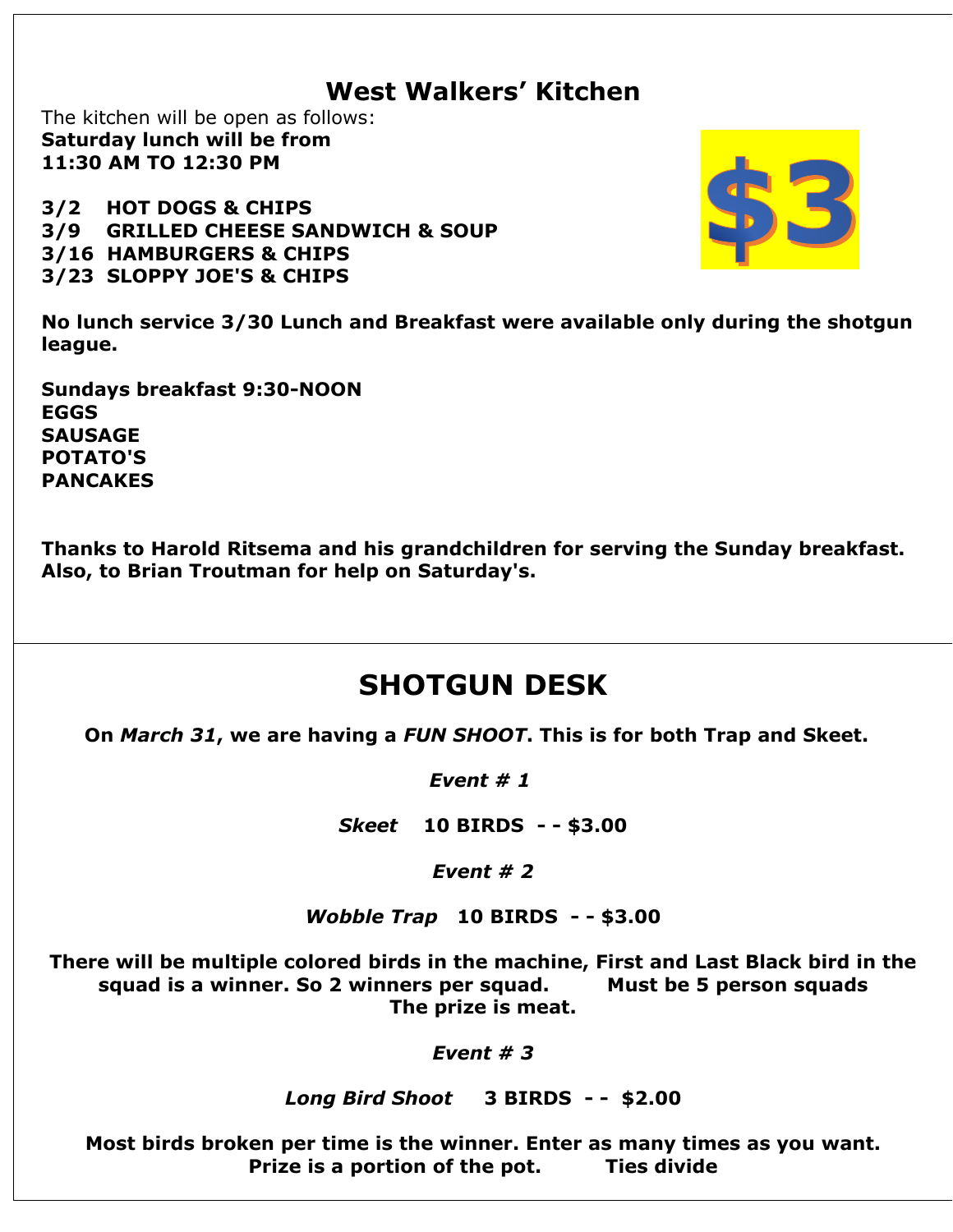#### **TOMMYGUNS TRAINING**

Tom O'Brien Chief Range Safety Officer, Instructor

> Classes available in west Michigan for: CPL Range Safety Officer Introduction to the handgun Family firearm safety

616-920-1701 tommygunsmi@gmail.com http://TommygunsTraining.com

**Did You Know that WWSC is a non-profit organization that is run by Charter Members who volunteer their time? We are always looking for good people who are interested in becoming Charter Members to help us keep this club open. If you are interested, please speak with any Charter Member for more information**

#### **Like us on Facebook**



### **Click the icon**

#### **March [Ra](https://creativecommons.org/licenses/by-sa/3.0/)nge Hours Mar 1 – 15 Mon – Sat: 9:00am – 6pm Sundays: CLOSED Mar16-28 Mon – Sat: 9:00 – 6:15pm Sundays CLOSED [Link for range rules](http://www.wwsc.org/img/ranges/RangeRules.pdf)**

| <b>2019 Big Gun Raffle Winners</b> |                                                       |                     |                               |      |  |  |  |  |  |
|------------------------------------|-------------------------------------------------------|---------------------|-------------------------------|------|--|--|--|--|--|
| Jan                                | <b>Ruger LCR 9mm</b>                                  | <b>Mitch Farran</b> |                               | #145 |  |  |  |  |  |
| <b>Feb</b>                         | T/C Impact 50cal Muzzleloader Camo w/ scope package   | <b>Tom Meyers</b>   |                               | #147 |  |  |  |  |  |
| Mar                                | <b>Springfield XDE 9mm pkg</b>                        |                     |                               |      |  |  |  |  |  |
| Apr                                | <b>CZ 455 Tactical 22LR</b>                           |                     |                               |      |  |  |  |  |  |
| May                                | Ruger Security-9 9mm Luger & Ruger EC9s 9mm Luger (2) |                     | <b>TICKECTS ARE \$60</b>      |      |  |  |  |  |  |
| Jun                                | <b>Ruger AR-556 5.56 NATO</b>                         |                     |                               |      |  |  |  |  |  |
| Jul                                | Glock 19X 9mm                                         |                     | <b>DO YOU HAVE YOURS YET?</b> |      |  |  |  |  |  |
| Aug                                | Beretta A300 Outlander Synthetic 12g                  |                     |                               |      |  |  |  |  |  |
| <b>Sep</b>                         | <b>Springfield XDM 9mm</b>                            |                     |                               |      |  |  |  |  |  |
| <b>Oct</b>                         | <b>Beretta A300 Outlander Sporting 12g</b>            |                     |                               |      |  |  |  |  |  |
| Nov                                | Springfield 1911 Range Officer .45 ACP                |                     |                               |      |  |  |  |  |  |
| <b>Dec</b>                         | Savage Model 12 Long Range 6.5 Creedmoor              |                     |                               |      |  |  |  |  |  |

# **GRAND RAPIDS GUN AND KNIFE SHOW**

## **MARCH 9 & 10**

**1025 4 Mile Rd NW**

**Grand Rapids MI. 49544**

**Sat 9am - 5pm \*Sun 10am - 3pm**